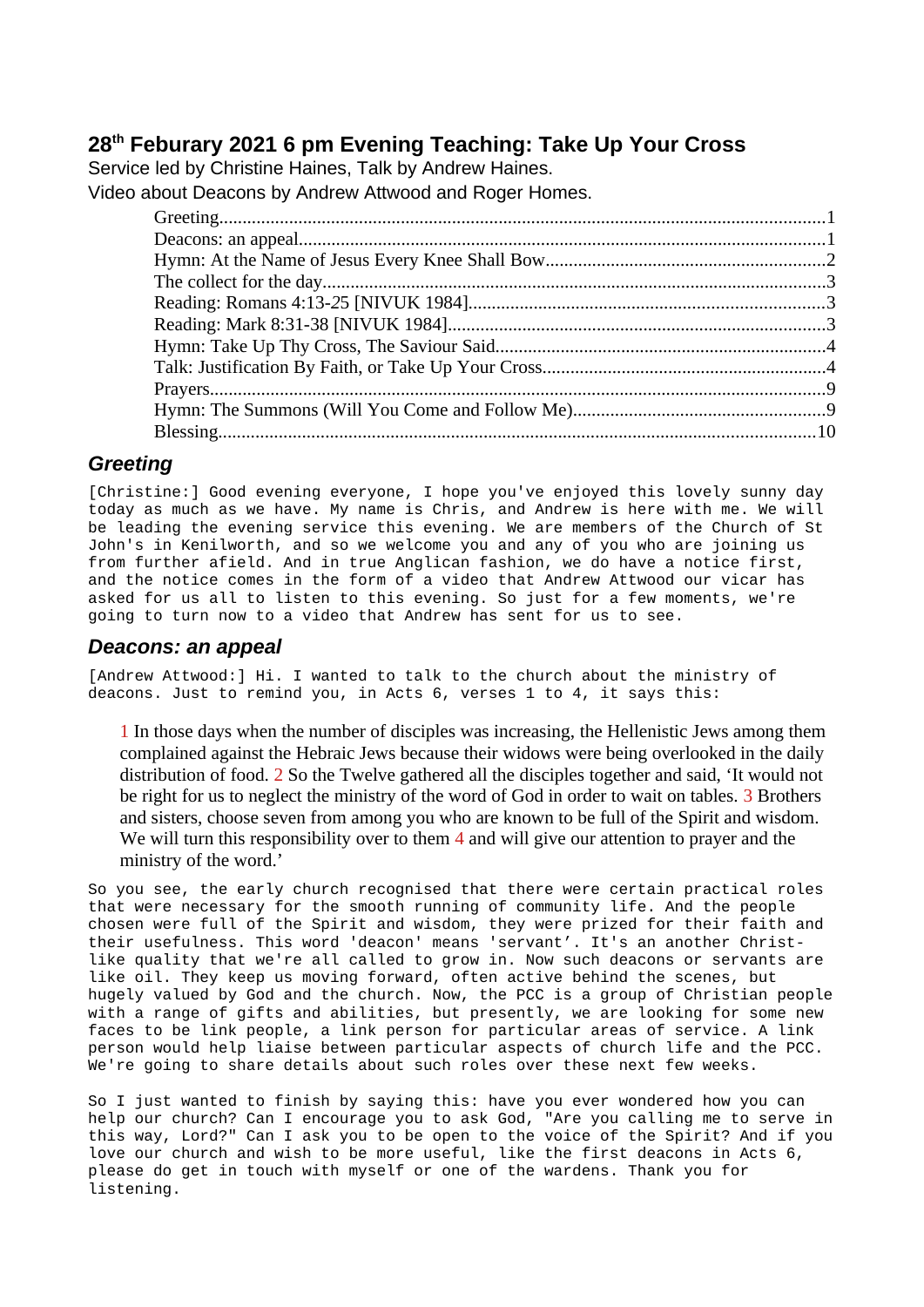[Roger Homes:] Well, good morning everybody. Andrew's just asked me if I would do a brief video looking at recruiting somebody to the PCC to oversee the children's work. And before I talk about some of the qualities that are needed for that particular job role, I just wanted to thank all those people who are working with the kids, even during the pandemic, at this particular time.

So what sort of qualities are we looking for in somebody to take on that role of PCC link for children's work? I think first and foremost, you need to have a passion for kids, and also for seeing children impacted by the Gospel. I think the person would need to be somebody that oversees the children's work and also across the different age categories as well, to be able to present reports and proposals to the PCC on behalf of children's work, and to pray for and work with the teachers and anyone else that is supporting them, obviously be responsible for bringing any concerns that may be happening in the children's work to the PCC, and also to liaise with the COGS leaders and the leaders of toddlers' group and youth ministry as well. And finally they may have a role to play in helping to market children's work to families, new families to church, or maybe people from outside the church as well.

So if that interests you, that would be great. Obviously there will be a procedure for getting in touch about that. And so I hope that's helpful anyway. Bye bye.

[Christine:] So something for us all to think about, and prayerfully consider, in these coming days and weeks.

### <span id="page-1-0"></span>*Hymn: At the Name of Jesus Every Knee Shall Bow*

- 1. At the name of Jesus Every knee shall bow, Every tongue confess Him King of glory now. 'Tis the Father's pleasure We should call Him Lord, Who from the beginning Was the mighty Word.
- 2. Humbled for a season To receive a name From the lips of sinners Unto whom He came, Faithfully He bore it Spotless to the last, Brought it back victorious, When from death He passed.
- 3. Name Him, brothers, name Him, With love strong as death, But with awe and wonder And with bated breath: He is God the Saviour, He is Christ the Lord, Ever to be worshipped, Trusted, and adored.
- 4. In your hearts enthrone Him; There let Him subdue All that is not holy, All that is not true. Crown Him as your Captain In temptation's hour, Let His will enfold you In its light and power.
- 5. Brothers, this Lord Jesus Shall return again, With His Father's glory, With His angel-train; For all wreaths of empire Meet upon His brow, And our hearts confess Him King of glory now.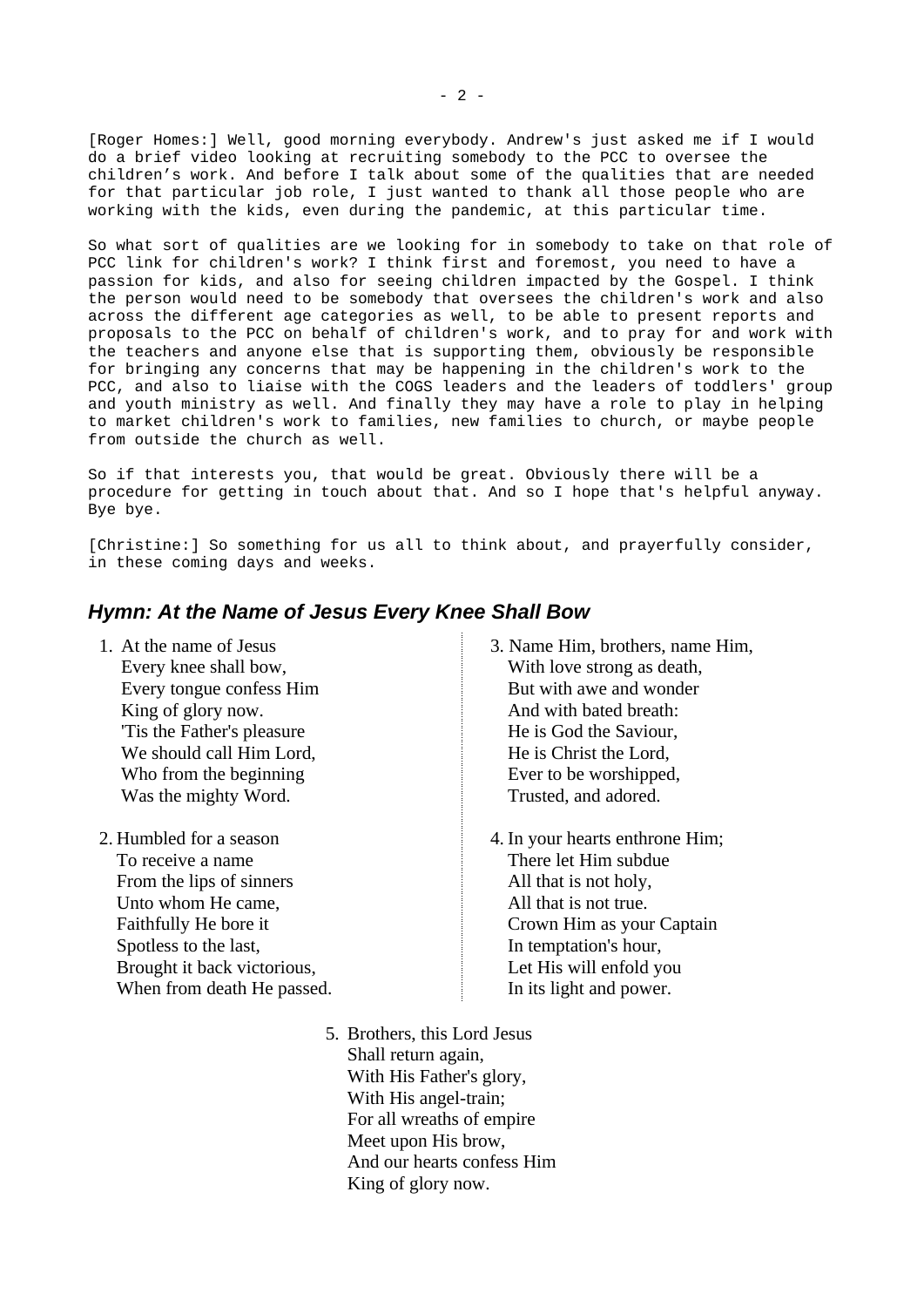# <span id="page-2-2"></span>*The collect for the day*

Blessed are You, Lord God of our salvation, To You be praise and glory forever. You have delivered us from the darkness of death through your beloved Son. In Him, light has conquered darkness, life has triumphed over death. He has breathed into us Your life-giving Spirit. Blessed are you, Father, Son and Holy Spirit, Our God forever and ever. Amen.

# <span id="page-2-1"></span>*Reading: Romans 4:13-25 [NIVUK 1984]*

13 It was not through law that Abraham and his offspring received the promise that he would be heir of the world, but through the righteousness that comes by faith. 14 For if those who depend on the law are heirs, faith has no value and the promise is worthless, 15 because law brings wrath. And where there is no law there is no transgression.

16 Therefore, the promise comes by faith, so that it may be by grace and may be guaranteed to all Abraham's offspring – not only to those who are of the law but also to those who are of the faith of Abraham. He is the father of us all. 17 As it is written: "I have made you a father of many nations." He is our father in the sight of God, in whom he believed – the God who gives life to the dead and calls things that are not as though they were.

18 Against all hope, Abraham in hope believed and so became the father of many nations, just as it had been said to him, "So shall your offspring be." 19 Without weakening in his faith, he faced the fact that his body was as good as dead – since he was about a hundred years old – and that Sarah's womb was also dead. 20 Yet he did not waver through unbelief regarding the promise of God, but was strengthened in his faith and gave glory to God, 21 being fully persuaded that God had power to do what he had promised. 22 This is why "it was credited to him as righteousness." 23 The words "it was credited to him" were written not for him alone, 24 but also for us, to whom God will credit righteousness – for us who believe in him who raised Jesus our Lord from the dead. 25 He was delivered over to death for our sins and was raised to life for our justification.

This is the Word of the Lord **Thanks be to God.**

# <span id="page-2-0"></span>*Reading: Mark 8:31-38 [NIVUK 1984]*

31 Jesus then began to teach them that the Son of Man must suffer many things and be rejected by the elders, chief priests and teachers of the law, and that he must be killed and after three days rise again. 32 He spoke plainly about this, and Peter took him aside and began to rebuke him.

 $33$  But when Jesus turned and looked at his disciples, he rebuked Peter. 'Get behind me<sup>[1](#page-2-3)</sup>, Satan!' he said. 'You do not have in mind the things of God, but the things of men.'

34 Then he called the crowd to him along with his disciples and said: 'If anyone would come after me, he must deny himself and take up his cross and follow me. 35 For whoever wants to save his life will lose it, but whoever loses his life for me and for the gospel will save it. 36 What good is it for a man to gain the whole world, yet forfeit his soul? 37 Or what can a man give in exchange for his soul? 38 If anyone is ashamed of me and my words in this adulterous and sinful generation, the Son of Man will be ashamed of him when he comes in his Father's glory with the holy angels.'

<span id="page-2-3"></span><sup>1</sup> Andrew actually read, "Out of my sight, Satan!" - see [TPT] (credits at the end of this document)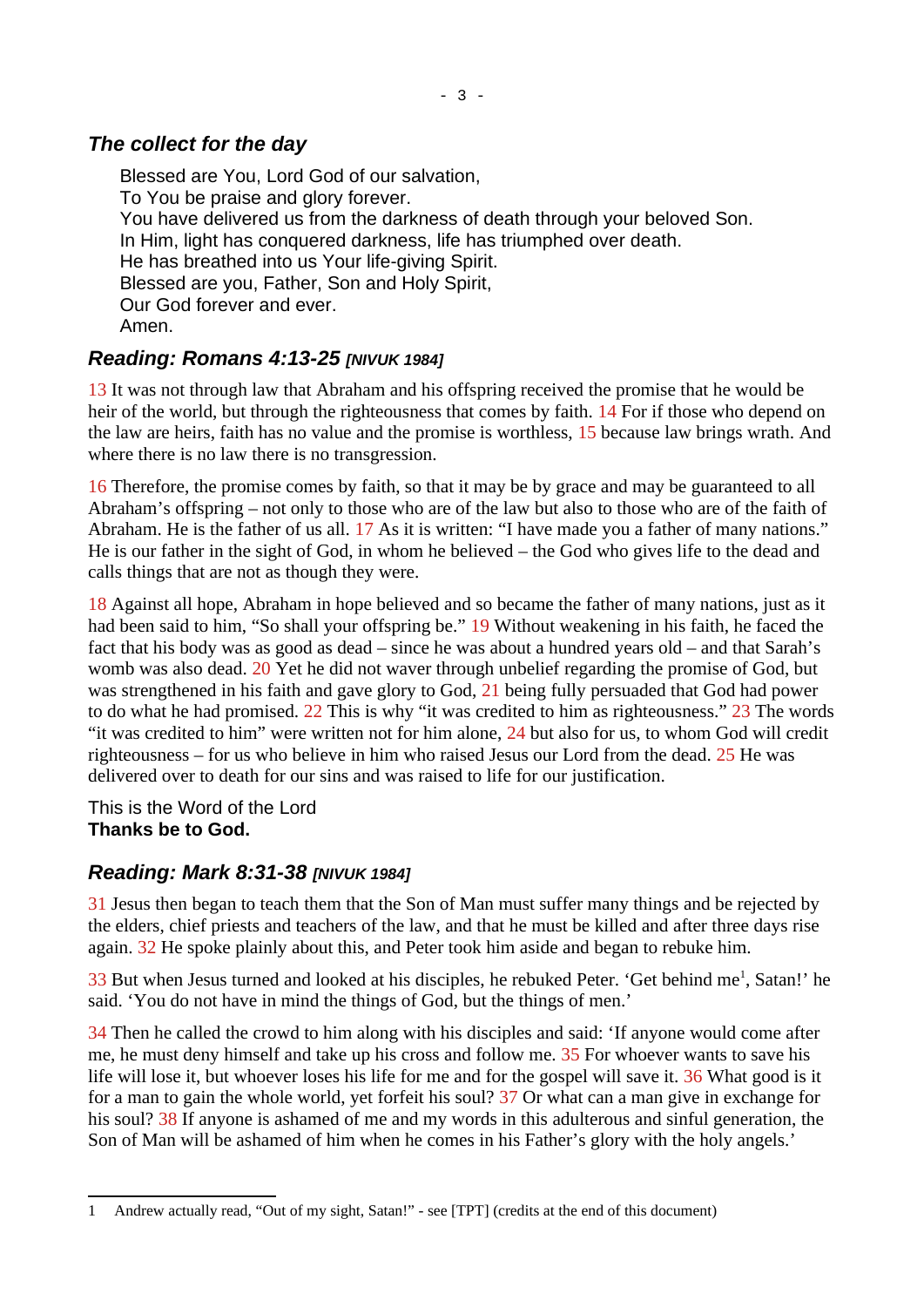### <span id="page-3-1"></span>*Hymn: Take Up Thy Cross, The Saviour Said*

- 1. Take up thy cross, the Saviour said, If thou wouldst my disciple be; Deny thyself, the world forsake, And humbly follow after me.
- 2. Take up thy cross, let not its weight Fill thy weak spirit with alarm; His strength shall bear thy spirit up, And brace thy heart and nerve thine arm.
- 3. Take up thy cross, nor heed the shame, Nor let thy foolish pride rebel; The Lord for thee the cross endured, To save thy soul from death and hell.
- 4. Take up thy cross and follow Christ, Nor think 'til death to lay it down; For only those who bear the cross May hope to wear the glorious crown.
- 5. To thee, great Lord, the One in Three, All praise forevermore ascend: O grant us in our home to see The heavenly life that knows no end.

### <span id="page-3-0"></span>*Talk: Justification By Faith, or Take Up Your Cross*

Just before I think on the words that we had read to us a moment ago, a short prayer.

Heavenly Father, I pray that you would take my lips and speak through them and take our hearts and minds and open them to receive Your truth for us today. In Jesus' name, Amen.

Well, the title of this talk to begin with was 'Justification by Faith'. It's sort of modified a bit in the course of preparation. It seems to have moved and seems important that it should move to what it means actually to take up our cross and follow Jesus. And of course it has a great deal of faith involved in the pledge and the desire to do that.

The Cross. It's something that looms over the whole of Jesus' life. It's there right at the very beginning, almost in the birth narratives. Certainly when Mary and Joseph take Jesus to the Temple as a very small infant, and meet with Simeon and Anna there, we get the prophecy of pain and hurt, of suffering. And as we come into this season of Lent, the Cross comes into an even sharper focus. And we see Lent very often as a kind of journey, a physical journey. We track Jesus as He moves from the north of the country down towards Jerusalem, and also as a kind of spiritual journey, where we reflect on our life: we're led into repentance, where necessary. We try to put things right with God where we know things have gone wrong in the past. So, we're going to follow that journey a little bit this evening.

And I want to pick up from where we left off last week with the reading that we had then from Mark's gospel, a few verses from chapter one: six verses, three events; all of them dealt with very briefly, very quickly.

- First of all, Jesus' baptism,
- then the temptations in the wilderness,
- and then the beginnings of His ministry.
- I think those three things have three aspects for us to think about:
	- the baptism gives us an affirmation,
	- the temptations give us an example,
	- and the beginnings of the ministry give us a challenge.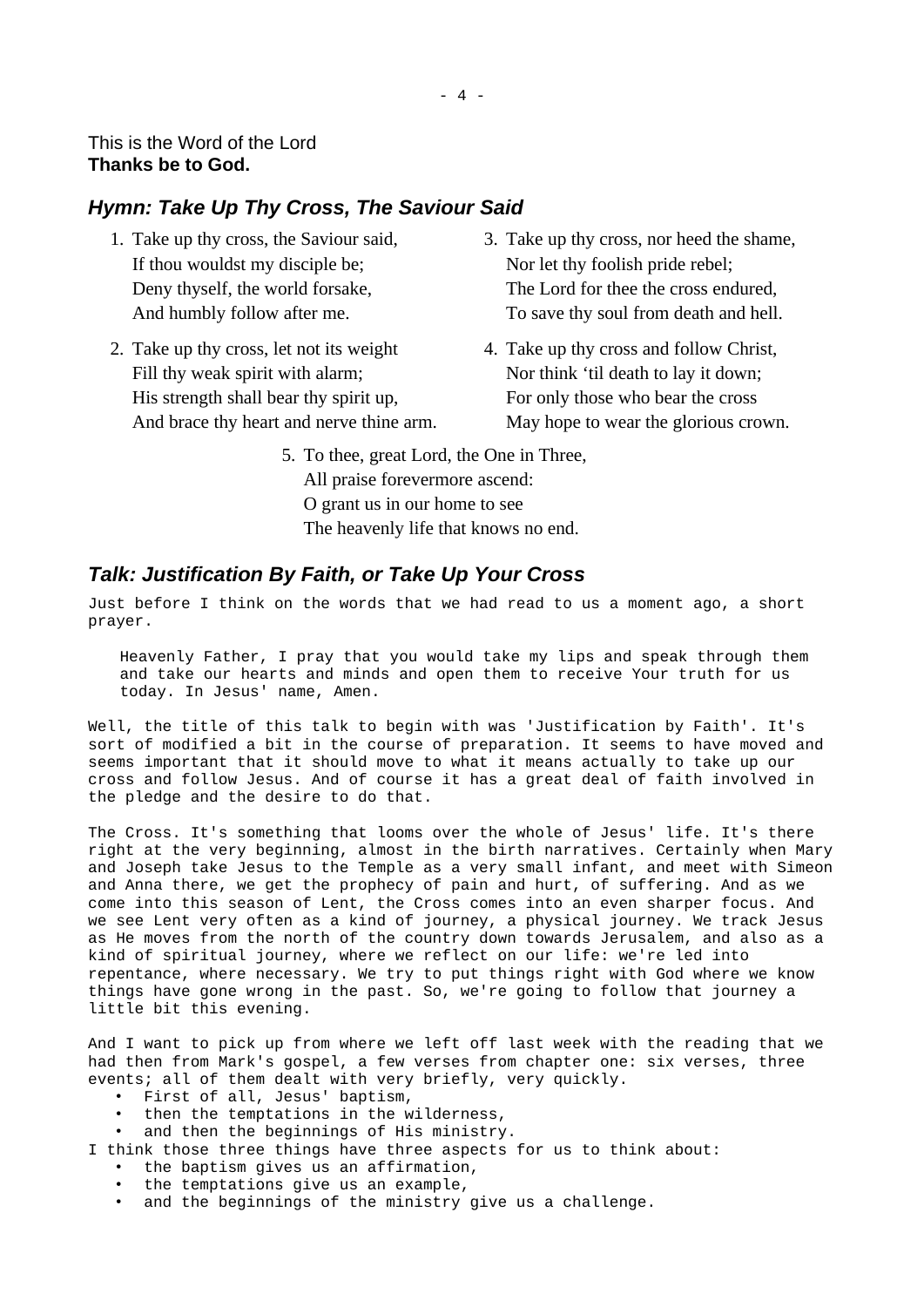#### *1: Affirmation*

What is the affirmation? As Jesus emerges from the water of baptism, then the heavens, we're told, are opened, and the voice of God is heard. "You are My Son, My beloved, with whom I'm well pleased."[2](#page-4-0) I think that word of affirmation to Jesus is a word of affirmation for each and every one of us. Sometimes we don't always feel that we're very valuable, very precious, we don't always feel very close to God. And I think perhaps the remedy to that is to stop and just say very definitely, "I am a son, I am a daughter of God, I'm loved, and I'm pleasing to Him." And we can say that, not because of anything that we are, but because of what Jesus has done for us. So we have that tremendous affirmation that comes through Him. We may be a part of a new people and new community, but that community doesn't simply date back for 2,000 years. It's a community that's even older still. Excuse me. It goes right back to the time of Abraham himself: Abraham, the father of faith, the one who was commended for his faith, is justified by faith. He heard God, he absorbed what God had to stay, and he obeyed it.

Now Abraham was no paragon of virtue. He wasn't above telling fibs to try and get himself out of tight corners. He was quite impatient. When God made a promise to him and it didn't seem to be being fulfilled, he was quite capable of taking the law into his own hands and trying to do something about it for himself. And he had to learn, as we so often have to learn, that if we do things in God's time, then that is when they succeed. If we try to force things in our own time and in our own way, they probably go wrong, and backfire on us. Abraham had to learn those things.

So God's promise to us, we are not perfect, but as He did with Abraham, as He did too with John the Baptist, someone else who wasn't perfect, but baptised Jesus when Jesus asked. Later on John himself wonders what it's all about. "Is it working out the way we thought it would?" it didn't seem to be<sup>[3](#page-4-1)</sup>. We know we may not be perfect people, we certainly aren't. But each one of us can be used by God. And if we make ourselves open to Him, He will use us for His purpose, and to His glory. We are not only useful, but we are a delight to Him. "You are My son, My daughter, My beloved. With you I am well pleased." He sees us not just as we are at this moment, but as we will be: transformed and perfected in the fullness of time.

And that is the heart of our faith: that we are right with God through what Jesus has done for us on the Cross. He's done that one thing that none of us are capable of doing for ourselves. We can't put ourselves right with God, not through what we do, not by obeying the rules, nothing about us, but through that righteousness which comes because Jesus is the perfect one who has offered Himself on our behalf.

Abraham was a father of faith. But we have so much more than Abraham. We're told in that reading from Romans that Abraham believed God, the God who gives life to the dead, and calls things that are not as though they were. Abraham believed that God could give life to his aged body and that of Sarah, his wife, who would fulfil that promise of a son for them. So what seemed to be dead, Abraham believed could be bought alive. We are living in the age of the Resurrection. We know that new life has been brought from the dead. And we know that God sees us, not as we are now, but as we are becoming and will be in the future. So we can all accept and embrace that affirmation, our standing before God, that we are valued, we are beloved.

#### *2: Example*

But we are called too to follow in the example as disciples of Jesus and as heirs of Abraham in the family of faith. We can expect to follow their example,

<span id="page-4-0"></span><sup>2</sup> Mark 1:11

<span id="page-4-1"></span><sup>3</sup> Matthew 11:2-6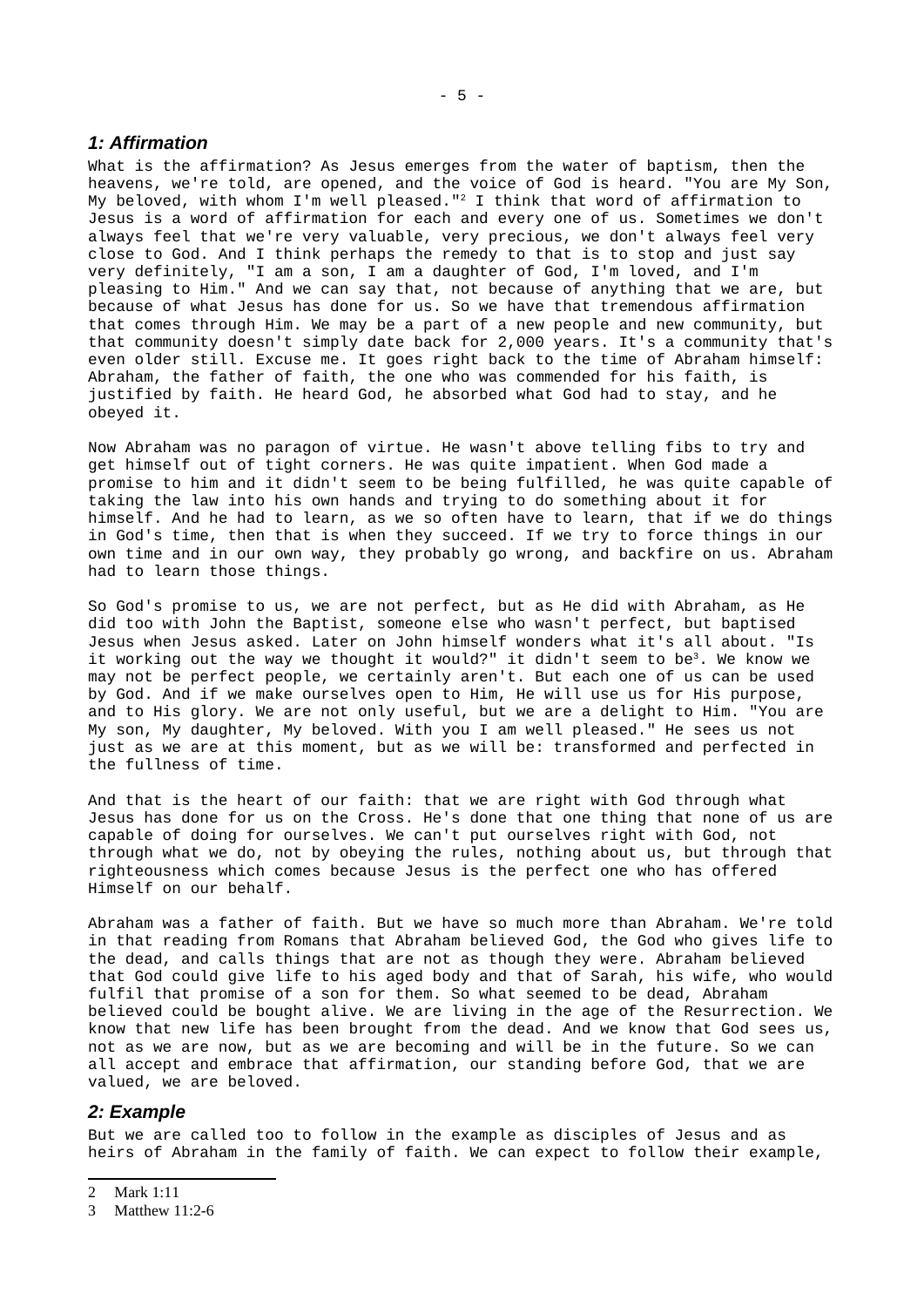and we can expect to experience testing, times of trial and of checking that we are fit for the purpose for which God intends us. Perhaps for Abraham that test came supremely in the call later on to offer his son Isaac as a sacrifice<sup>[4](#page-5-0)</sup>. It's hard to imagine what an appalling dilemma that would have posed for Abraham. A child of promise; God says, "give him back" before that promise seems to be fulfilled, and overflowing out to become a people and a nation. How could that promise be fulfilled if Abraham were to go through with that offering? He was put to that test. But he found that through that test that God is the one who is faithful. God Himself provided the offering in Isaac's place, that event a foreshadowing of what God Father and Son are doing at the Cross. And I believe it's no coincidence that those two events happened in very much the same place: Abraham sent with Isaac to the region of Moriah, to Mount Moriah, the place where ultimately the temple was built, and very close to where the Crucifixion actually took place. No-one knows for certain the exact spot that either of those events happened, where Abraham offered Isaac, though tradition has a place for it. No-one knows exactly where the Cross stood, but very close, I believe, to that same place. The one event very much foreshadowing the other. God is a God of pattern and of order, and He is always faithful to His Word.

Jesus called to be our Saviour, rising from our affirmation at His baptism and driven into the wilderness to be tested and tempted. Mark covers it very quickly, but rather intriguingly too, we're told He was there with the wild animals. The desert is a place of danger, a place of trouble, a place of the fear of death. But Mark just drops in, perhaps there's a hint there of that new creation, where that fear, that terror, is taken away. Jesus comes to no harm in that place, and emerges from it through those tests to enter into His public ministry.

We too can be tried, we can be tested. Perhaps some of you will recall that before I was ordained, I used to work for a company that made heating boilers, central heating. And essentially it was an iron foundry, making cast iron heat exchangers, which would then go down a production line and then have various bits of pipework, controls and valves all bolted on. And at the end of the production line it would drop into a box, and be shipped out to the warehouse, ready to go to the customers. But before it went into that box, everything was tested at each stage down the production line. And there was a sort of ominous sign over the end of the track that said, "Remember, the next inspector is the customer." Each of those boilers was tested: gas pressure, water pressure, far higher than anything they will experience when they're installed in our homes, just to make sure that when they get there, they're not going to let us down. They're fit for purpose when they go into that cardboard box. So, though, the experience of testing for Jesus for us. But God knows that we are fit for the purpose that He has in mind for us.

#### *3: Challenge*

Example, and a challenge. As Jesus goes out on His public ministry, His call is "The kingdom of God is near. Repent and believe the Good News,"<sup>[5](#page-5-1)</sup> and the whole of the following chapters of Mark's gospel are introducing us to what that Good News is, and how we are supposed to respond to it. Again and again it's putting to us the question, "Who is this?" And again and again we're told that as people listened to Jesus, they marvelled at Him. They were amazed by Him. And it leads us up to that point in chapter 8, where we find out that the message and the messenger are one and the same, that this Jesus is Himself the Good News. Before our reading for Mark this evening, we reach the pivotal point in that gospel, a moment when the big question is asked, "Who am I? Who do people say that I am?"[6](#page-5-2) And the disciples report that people have all sorts of different answers: John the Baptist, Elijah, one of the prophets come back to life. But then Jesus' question to them, "Who do you say that I am?" And that moment of insight from

- <span id="page-5-1"></span>5 Mark 1:15
- <span id="page-5-2"></span>6 Mark 8:27-30

<span id="page-5-0"></span><sup>4</sup> Genesis 22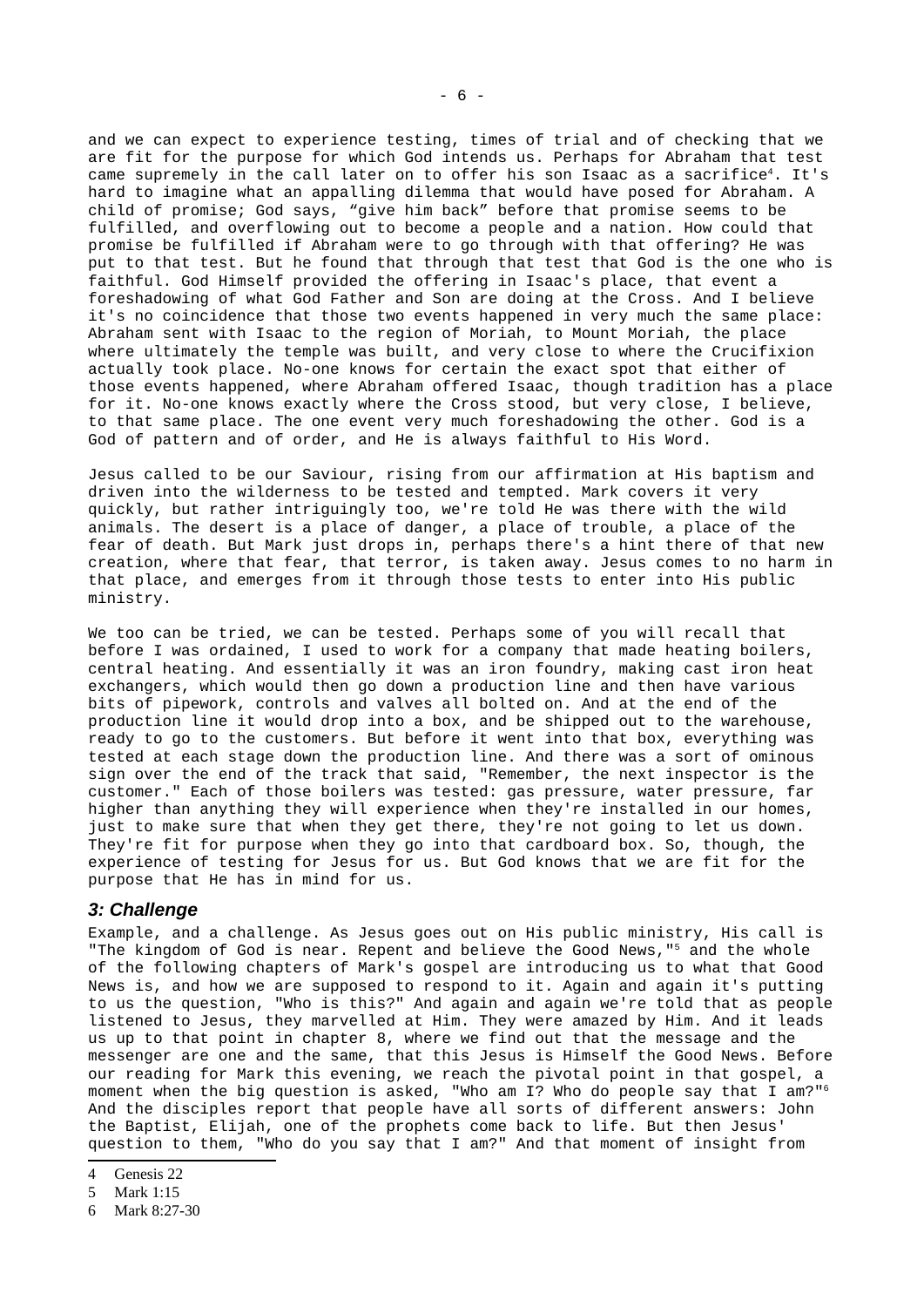Peter: "You are the Christ, the Anointed One, the Messiah, the Son of the living God."

And it's important to understand where this happened. It's an intellectual high point of the Gospel, a spiritual high point, a moment of insight and revelation. And it happened on the physical uplands, right in the north of the country, on the slopes of Mount Hermon, about 30 or so miles north of the Sea of Galilee. We are told that Jesus had taken His disciples into the vicinity of Caesarea Philippi. That was a new city. It had been an ancient city called Paneas. But cities in biblical terms were not like cities as we know them today. I guess Leek Wootton in biblical terms would have been classed as a city. But Paneas through the years had been noted as a place of pagan worship. And the main shrine there was to the pagan god Pan, the god of desolate places and the god of mischief. There is a huge temple complex, the remains of it are still there. There's a huge cave, from which at one time a spring bubbled up plentifully, there's still only a trickle now today, but that spring is one of the streams of the river Jordan.

That whole area right up in the north of the country had been annexed by King Herod the Great, just before the time of Jesus. And on Herod's death it was inherited by one of his sons: his kingdom was divided into three. And that northern territory was inherited by Philip. Philip built a new city, and named it Caesarea Philippi. That was in the year 14 AD. He named it in honour of the Emperor, Caesar Augustus, and in honour of himself. So Caesarea Philippi, a centre of paganism and a centre too of Emperor worship, because a dead Emperor in Rome was declared to be divine, and if the dead Emperor became a god, it meant that the new Emperor, the son of the old one, was therefore a son of god. So how apt, how appropriate that in that place, there is that affirmation to the question, "Who am I?" "You are the Christ, the Son of the living God." An appropriate place to affirm that profound truth, and perhaps a dangerous place too, and immediately those words are spoken, the atmosphere changes, the mood changes, the direction changes.

The road now is going to lead to Jerusalem for those final and fateful few days. The atmosphere gets darker, because Jesus immediately turns to the true nature of Messiahship. What is it all about? It's not a triumphal entry, seizing the crown, seizing sovereignty by force, throwing out the oppressor. Instead, it is a way of suffering, it's the way of death. He talks too of resurrection. But as yet, the disciples don't understand it, and they don't understand it until it actually happens. Jesus challenges them, "If you want to be My followers you have to take up your cross and follow Me."[7](#page-6-0) And that challenge to them is equally a challenge to each one of us. We want to follow Jesus, but are we prepared to take up our cross? What does it mean? It is actually deadly serious. We so often tend to trivialise it. Sadly we often trivialise the Gospel as a whole. We say, "Come to Jesus, give your life to Him. You'll be happy, all your problems will be solved." And that just isn't necessarily true. The call is to take up our cross, and follow.

We trivialise it by saying, of all sorts of little problems, oh, that problem, this problem, "that's a cross we have to bear". No, it isn't. The disciples would have known otherwise. They would have known just how serious Jesus was being. Several of them would go on to experience crucifixion for themselves. It was something that was barbaric. It was practised by the Romans, it was practised by the Persians, but not widely in the Asian world. It was abhorrent to many even of those civilizations. In the Roman practice, it was reserved only for slaves and for foreigners. A Roman citizen couldn't be crucified. It was slow. It was painful. It was humiliating. It could take three days, even longer, for someone to die on a cross. They would die through exhaustion and suffocation. And sometimes, if they weren't going quick enough, the Roman soldiers would help them on their way by stabbing them in the side, or by

<span id="page-6-0"></span><sup>7</sup> Matthew 16:24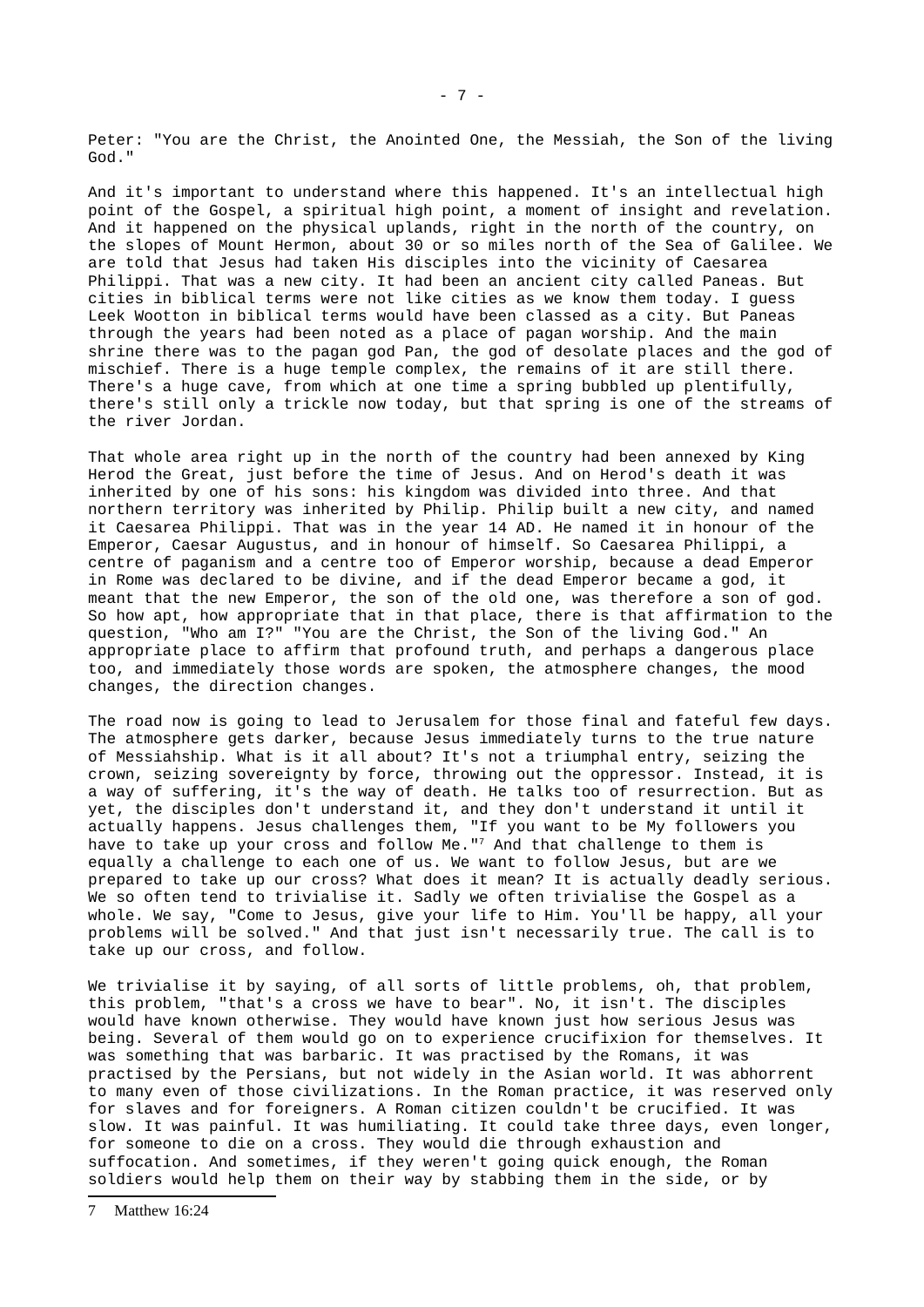breaking their legs, so they were unable in any way at all to support their weight on the cross. It was a humiliating experience. The victim would be stripped naked and hung on that cross, and for a Jewish man of course that was a taboo area. That would have been the ultimate humiliation.

So it is a serious, deadly serious business, when Jesus says, "You must take up your cross and follow Me." And here is the paradox, isn't it: we look forward to life here and in the future, eternal life, the free gift of God, a free gift, but a gift which demands total self-giving and commitment of our life to Him. It's only through that total self-commitment that we can find the way to glory. Jesus says that of His impending crucifixion, "Now is the Son of Man glorified." In being lifted up on the Cross, He will draw all people to Himself.

And for many people today, those words of Jesus are all too painfully real. There are something like 200 nation states in the world today. Persecution is widespread in the world. There's an organisation called Open Doors which monitors the degree of persecution of Christians around the world. And out of about 200 countries, 75 they rate persecution levels as high, very high or extremely high: countries in every continent are in that 75: in North and South America, in Africa, in Europe, and in Asia. The only part of the world, as far as I can see, where it does not happen is in Australasia. And in these days at the moment, with the spread of COVID throughout the world, it seems to be an excuse for yet more persecution of Christians in many places. They're isolated, they're even blamed for the pandemic itself, they're put to the back of the queue when it comes to aid and when it comes to vaccinations. That same organisation monitored and recorded almost 5,000 Christians put to death last year, simply because of their faith. 70% of those were in one country alone, Nigeria.

We can be thankful that we don't face that kind of persecution day by day. Our lives aren't in danger. But persecution is here in our own country: it's subtle. And it is growing. It happens in all sorts of ways. And I think we need to be very much on our guard to make sure that we keep the freedoms that we have to talk about the gospel. Because there are those who would erode those freedoms. It may happen slowly, bit by bit, we may not notice, but one day we might wake up, and we find that we've gone beyond the point from where it's very difficult to return. We need to be watchful, we cannot afford to be complacent. Already people are barred and being put out of work because of the orthodox Christian views that they hold: they are held to be incompatible with the liberal secularism which seems to govern our country today.

So watchfulness, not being complacent, and we must be actively using the freedom that we have to make known the Gospel of our Lord Jesus Christ. Jesus proclaimed the Gospel to everyone. The Good News was free to people of high estate to people of low estate, to men to women, to children. Everyone was included. And we are called to do the same: to make that truth known. We may find it's challenging, but we have His example to follow. And we have with us the affirmation and the assurance that we are members of the Abrahamic family of faith, that we're sons and daughters of God, people who are loved by Him, people who are pleasing to Him. However we feel, He is with us. Sometimes we might feel far away, and perhaps through these last months, this last year, with the difficulty we've had of meeting other people, of meeting together for worship, maybe God Himself sometimes seems distant, but our feelings are often an unreliable guide. We know that it is true. You may not feel it, but that assurance is ours, day by day. "You are My beloved. With you I am well pleased." In a few moments' time we'll be singing our final song, 'Will you come and follow Me'. And I hope when we get to the end of that song, you will be able to say a resounding "Yes, I will indeed follow."

Amen.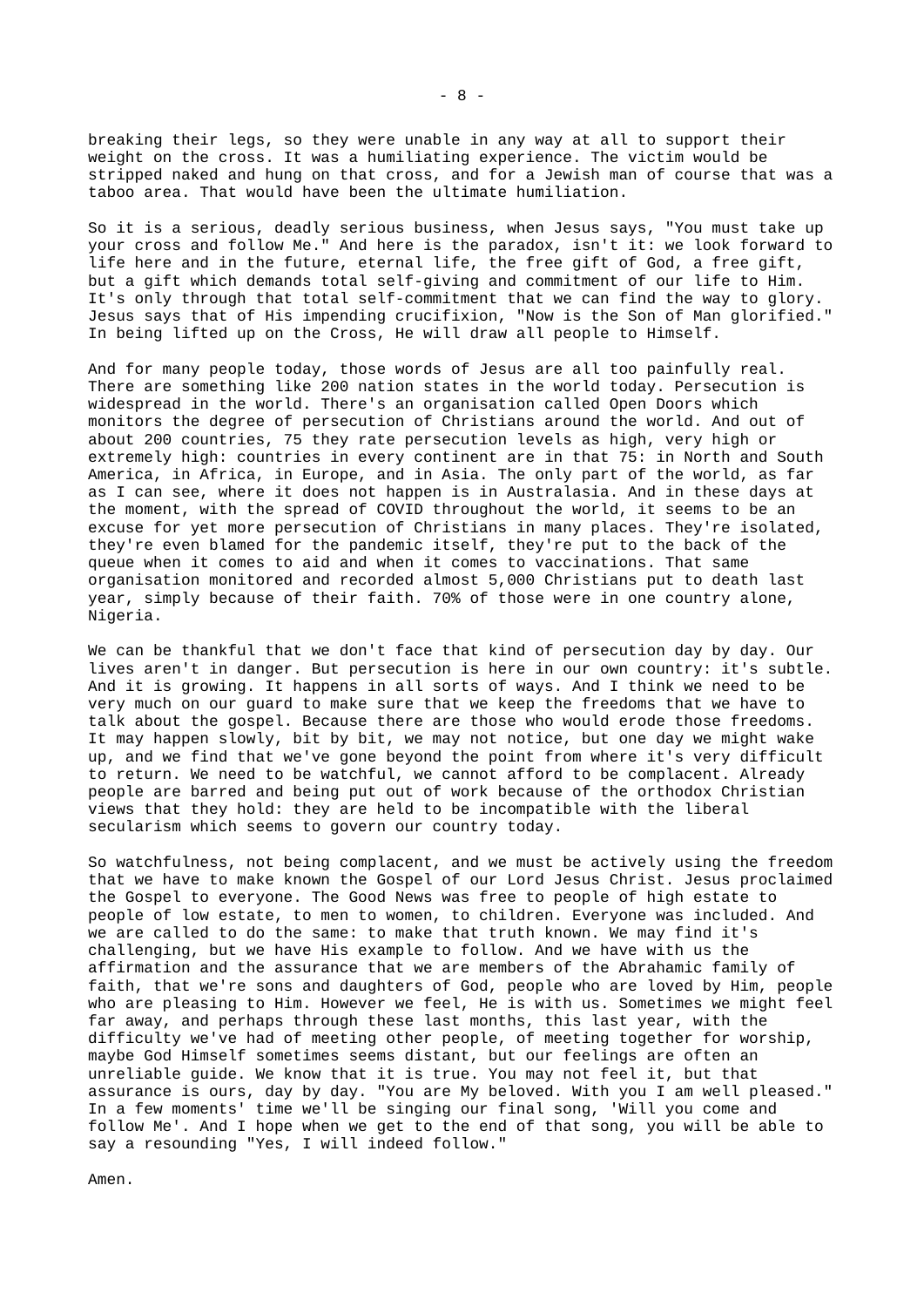#### <span id="page-8-1"></span>*Prayers*

I'm going to hand over to Chris again now who's going to lead us in prayer.

[Christine:] Thank you, Andrew. As we come to prayer, there will be a sort of verse and response, so at the end of each prayer, there'll be just a short time of quiet, and then I will say the words, "Lord God, You are light." And the response is, "In You there is no darkness at all."

Lord God, You are light. **In You there is no darkness at all.**

Lord, we give You thanks for the light of the Gospel, and that it shines in our hearts. We remember all who sit in darkness, or who live in fear. We remember those living in parts of our world where the light of Your gospel is shut out, and where to follow You brings taking up Your cross a difficult daily reality.

Lord God, You are light. **In You there is no darkness at all.** 

Lord, we remember all who are struggling to remain faithful: those who have fallen away from faith, and those who doubt. And perhaps particularly this evening we think of our own family members and our own friends who are struggling. Lord God, You are light. **In You, there is no darkness at all.**

Lord, we give thanks that You lived in an ordinary home, and that You knew the joys, the ups and downs of family life. We pray that Your presence and peace may be known in our homes and family relationships. We bring before You those families who in these times are struggling, and for those families where faith is disregarded or mocked. Lord God, You are light. **In You there is no darkness at all.**

We remember those who are ill, anxious, and afraid of the future, for those whose mental health has been affected by isolation and lockdowns, for those who are ill at home or in hospital, and for those who've been bereaved. And we think of those whose surgery and medical treatments have been delayed in this pandemic. For all, Lord, who suffer in body, mind, or spirit, we pray for Your sustaining peace and comfort to surround them. Lord God, You are light.

**In You there is no darkness at all.**

Merciful Father, accept these prayers for the sake of Your Son, our Saviour Jesus Christ.

**Amen.**

#### <span id="page-8-0"></span>*Hymn: The Summons (Will You Come and Follow Me)*

1. Will you come and follow me if I but call your name? Will you go where you don't know and never be the same? Will you let my love be shown? Will you let my name be known? Will you let my life be grown in you, and you in me?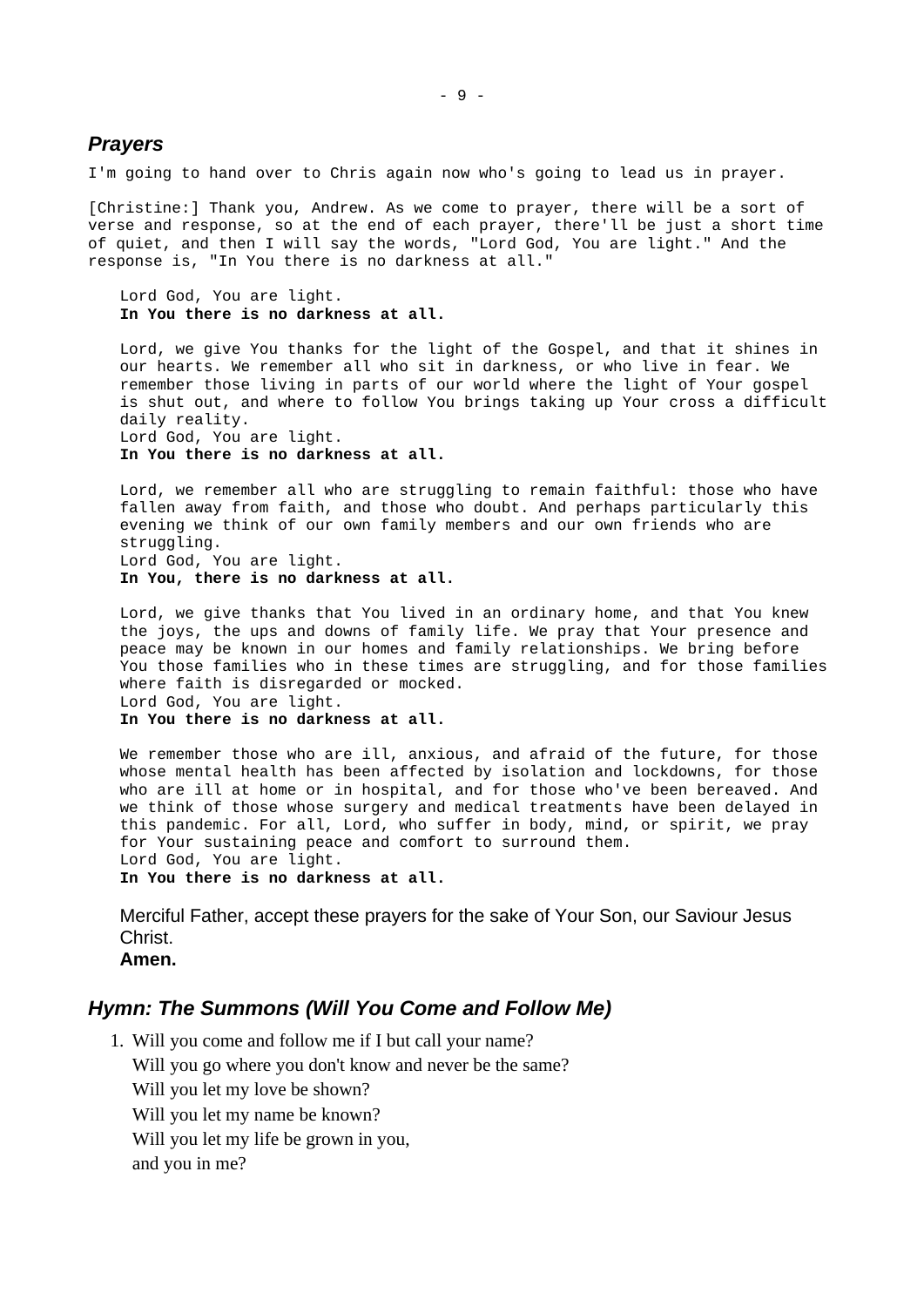- 2. Will you leave yourself behind if I but call your name? Will you care for cruel and kind and never be the same? Will you risk the hostile stare, should your life attract or scare? Will you let me answer prayer in you and you in me?
- 3. Will you let the blinded see if I but call your name? Will you set the prisoners free and never be the same? Will you kiss the leper clean, and do such as this unseen? And admit to what I mean in you, and you in me?
- 4. Will you love the 'you' you hide if I but call your name? Will you quell that fear inside and never be the same? Will you use the faith you've found to reshape the world around through my sight and touch and sound in you, and you in me?
- 5. Lord, your summons echoes true when you but call my name. Let me turn and follow you and never be the same. In your company I'll go, where your love and footsteps show, thus I'll move and live and grow in you, and you in me.

## <span id="page-9-0"></span>*Blessing*

[Andrew:]

So as sons and daughters of God, loved and affirmed by Him, may Christ give you grace to grow in holiness, to deny yourselves, take up your cross and follow Him.

And the blessing of God Almighty, the Father, the Son and the Holy Spirit be upon you now, and remain with you always.

Amen.

[Transcribed by Hamish Blair with help from [https://otter.ai\]](https://otter.ai/)

**[NIVUK 1984** unless otherwise stated**]** Extracts from the Holy Bible, New International Version Anglicised, copyright © 1979, 1984 Biblica, formerly International Bible Society. [Used by permission](https://www.biblica.com/terms-of-use/). All rights reserved. 'NIV' is a registered trademark of Biblica. UK trademark number 1448790 Please note: inclusive language was not introduced into the NIV until the 2011 edition.

**[TPT]** Scripture quotations marked TPT are from The Passion Translation®. Copyright © 2017, 2018 by Passion & Fire Ministries, Inc. [Used by permission](https://www.thepassiontranslation.com/permissions/). All rights reserved. ThePassionTranslation.com. The Passion Translation® is a Registered Trademark of Passion & Fire Ministries Inc.